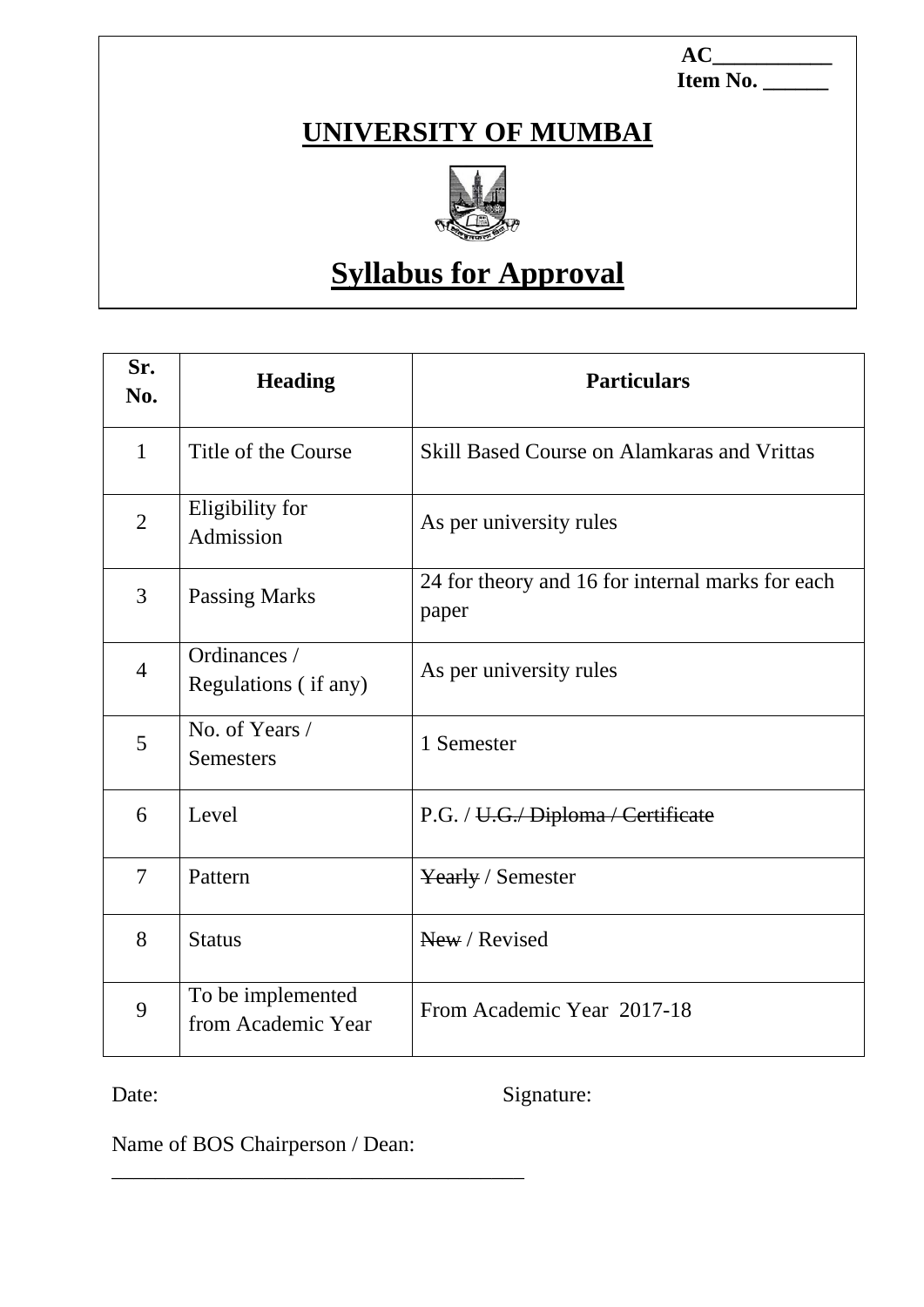### **UNIVERSITY OF MUMBAI**



## **Essentials Elements of the Syllabus**

| $\mathbf{1}$   | Title of the Course       | Skill Based Course on Alamkaras and<br>Vrittas |
|----------------|---------------------------|------------------------------------------------|
| $\overline{2}$ | <b>Course Code</b>        | <b>UDSKTSBAV</b>                               |
| 3              | Preamble / Scope          | Enclosed                                       |
| $\overline{4}$ | Objective of Course       | Enclosed                                       |
| 5              | Eligibility               | As per university rules                        |
| 6              | <b>Fee Structure</b>      | As per university rules                        |
| 7              | No. of Lectures           | As per university rules                        |
| 8              | No. of Practical          | <b>NA</b>                                      |
| 9              | Duration of the Course    | <b>One Semester</b>                            |
| 10             | Notional hours            | As per university rules                        |
| 11             | No. of Students per Batch | As per university rules                        |
| 12             | Selection                 | As per university rules                        |
| 13             | Assessment                | As per university rules                        |
| 14             | <b>Syllabus Details</b>   | Enclosed                                       |
| 15             | Title of the Unit         | Enclosed                                       |
| 16             | Title of the Sub-Unit     | Enclosed                                       |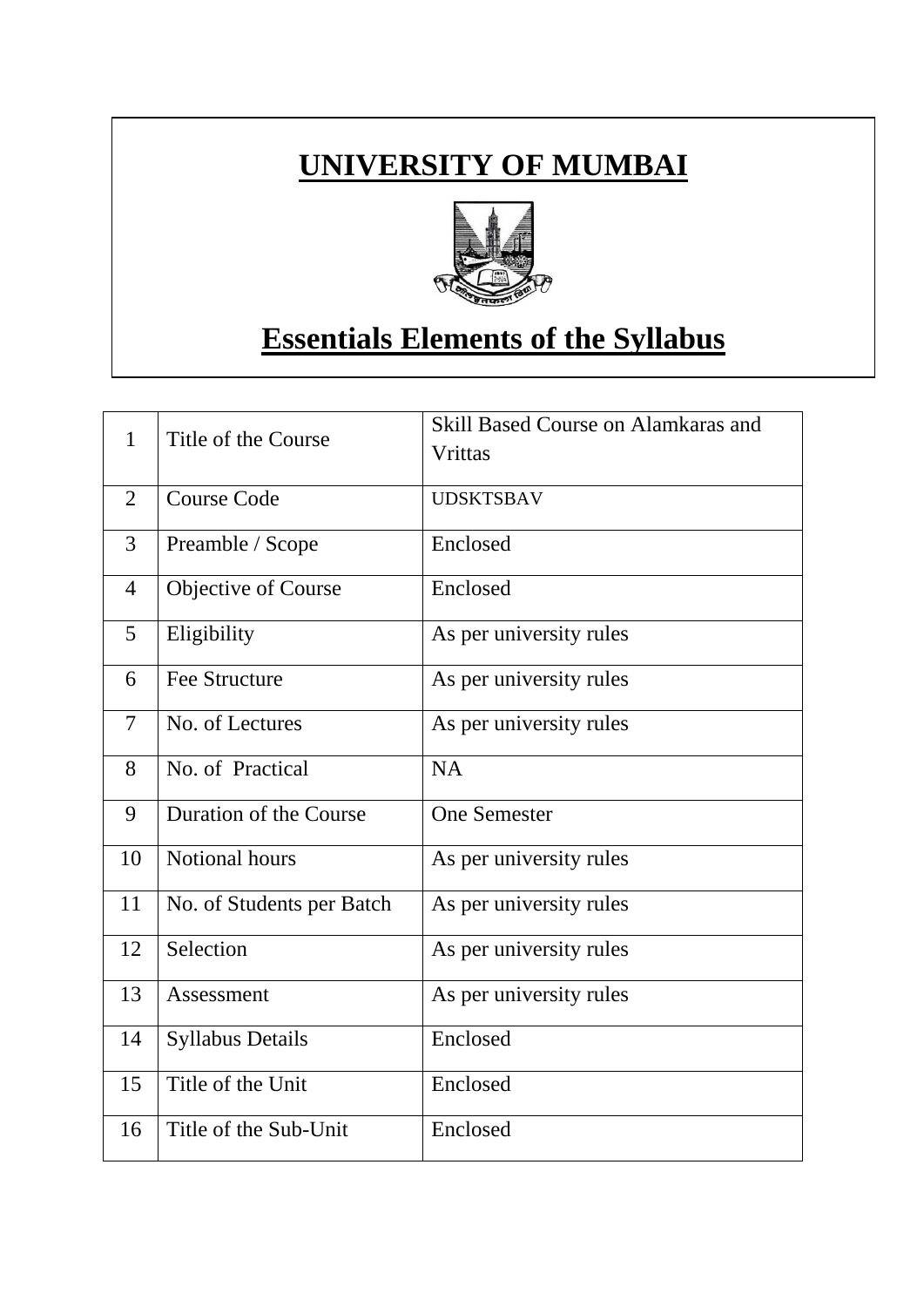| 17 | Semester wise Theory          | Enclosed                |
|----|-------------------------------|-------------------------|
| 18 | Semester wise List of         | <b>NA</b>               |
|    | Practical                     |                         |
| 19 | <b>Question Paper Pattern</b> | Enclosed                |
| 20 | Pattern of Practical Exam     | <b>NA</b>               |
| 21 | Scheme of Evaluation of       | As per university rules |
|    | Project / Internship          |                         |
| 22 | List of Suggested Reading     | Enclosed                |
| 23 | List of Websites              | <b>NA</b>               |
| 24 | List of You-Tube Videos       | <b>NA</b>               |
| 25 | List of MOOCs                 | <b>NA</b>               |

#### **Preamble and Objectives:**

This course is one of the Skill-based Courses offered for MA Part II- Semester IV. The Figures of Speech and Prosody constitute major part of the expression of creative thought in poetry. This also implies that they complete the understanding and appreciation of the poetry. Course therefore encompasses various aspects of Alamkaras and Vrittas. It facilitates a holistic study of literature, by enablingthe understanding of poetic expression.

Course aims at empowering the student to apprehend, interpret, and analyse the Sanskrit literature in light of prosody and figures of speech, to expedite a complete understanding. It also aspires to empower them to use these Alamkaras and Vrittas in their independent compositions, thereby making it ornate.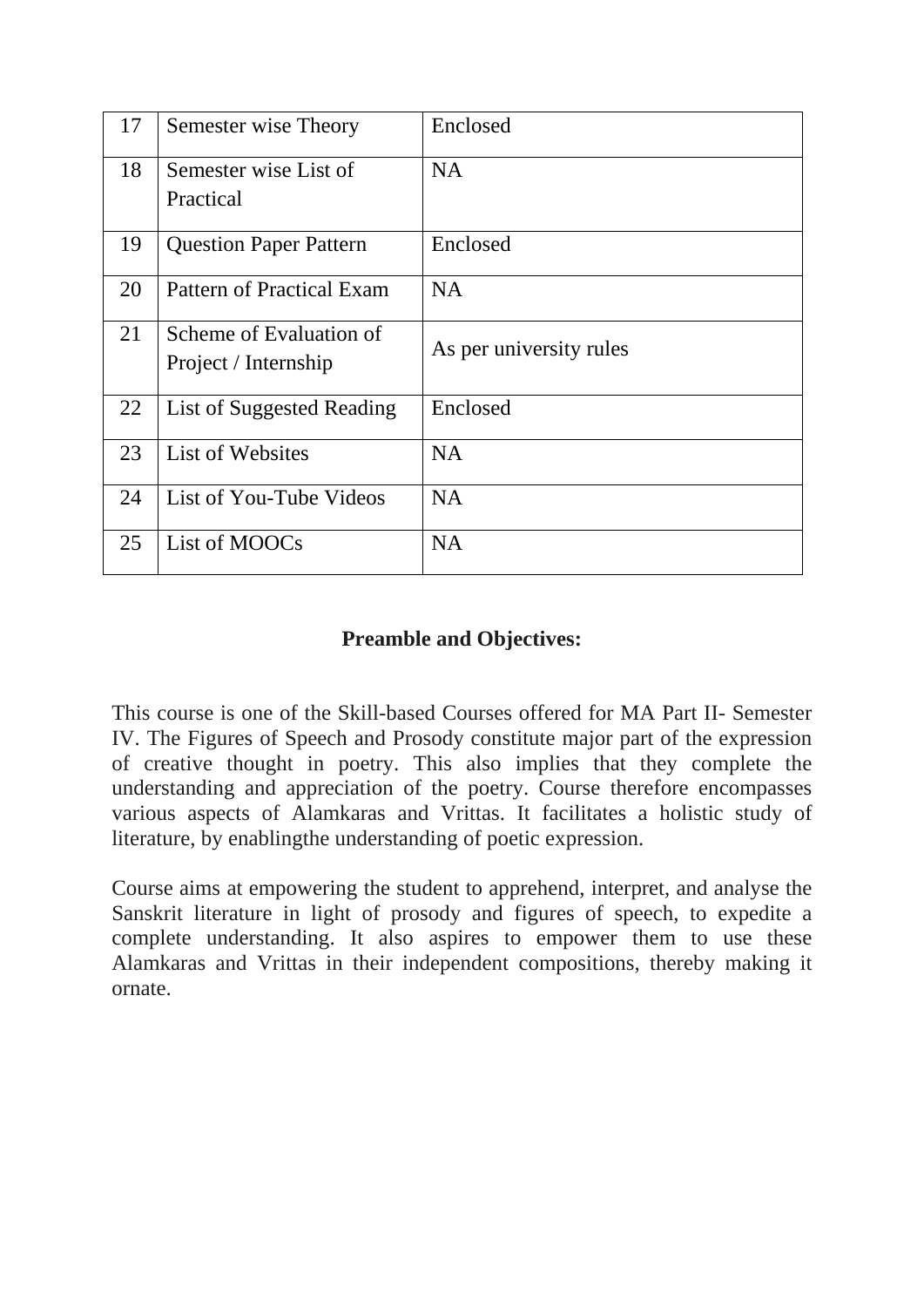#### **Skill-based Course in Alamkaras and Vrittas**

#### **Unit 1- Alamkaras** 30

- a. Introduction to Alamkaras and Select Shabdalamkaras (Anuprasa and its types, Yamaka, Shlesha)
- b. Select Arthalamkaras (Select types of Upama, Rupaka, Utpreksha, Ullekha, Upameyopama, Pratipa, Bhrantimat, Atishayokti, Arthantaranyasa, Virodha, Drishtanta, Sandeha, Vyatireka,Vibhavana, Anyokti, etc.)

#### **Unit 2- Vrittas 30**

- a. Introduction to Vrittas and Vedic Chhandas (Gayatri, Ushnik, Anushtup, Brihati, Pankti, Trishtup, Jagati)
- b. Select Vrittas (Anushtup, Shloka, Indravajra, Upendravajra, Bhujangaprayata, Vamshastha, Praharshini, Vasantatilaka, Malini, Shikharini, Prithvi, Mandakranta, Shardulavikridita, Sragdhara, Mandaramala,Viyogini, Pushpitagra, Giti, Upagiti, Arya, etc.)

#### **Assignment-**

Explaining any prose/ poetry passage in light of Alamkaras and Vrittas.

#### **Paper pattern:**

| Q. 1. Explain the verses in light of Alamkaras. (Two of Three)   | 15  |
|------------------------------------------------------------------|-----|
| Q. 2. Explain the passages in light of Alamkaras. (Two of Three) | 15  |
| Q. 3. Write short notes. (Two of Three)                          | 15  |
| Q. 4. Scan and explain the meter. (Two of Three)                 |     |
| OR                                                               |     |
| Explain the Vrittas citing appropriate examples. (Two of Three)  | 15. |